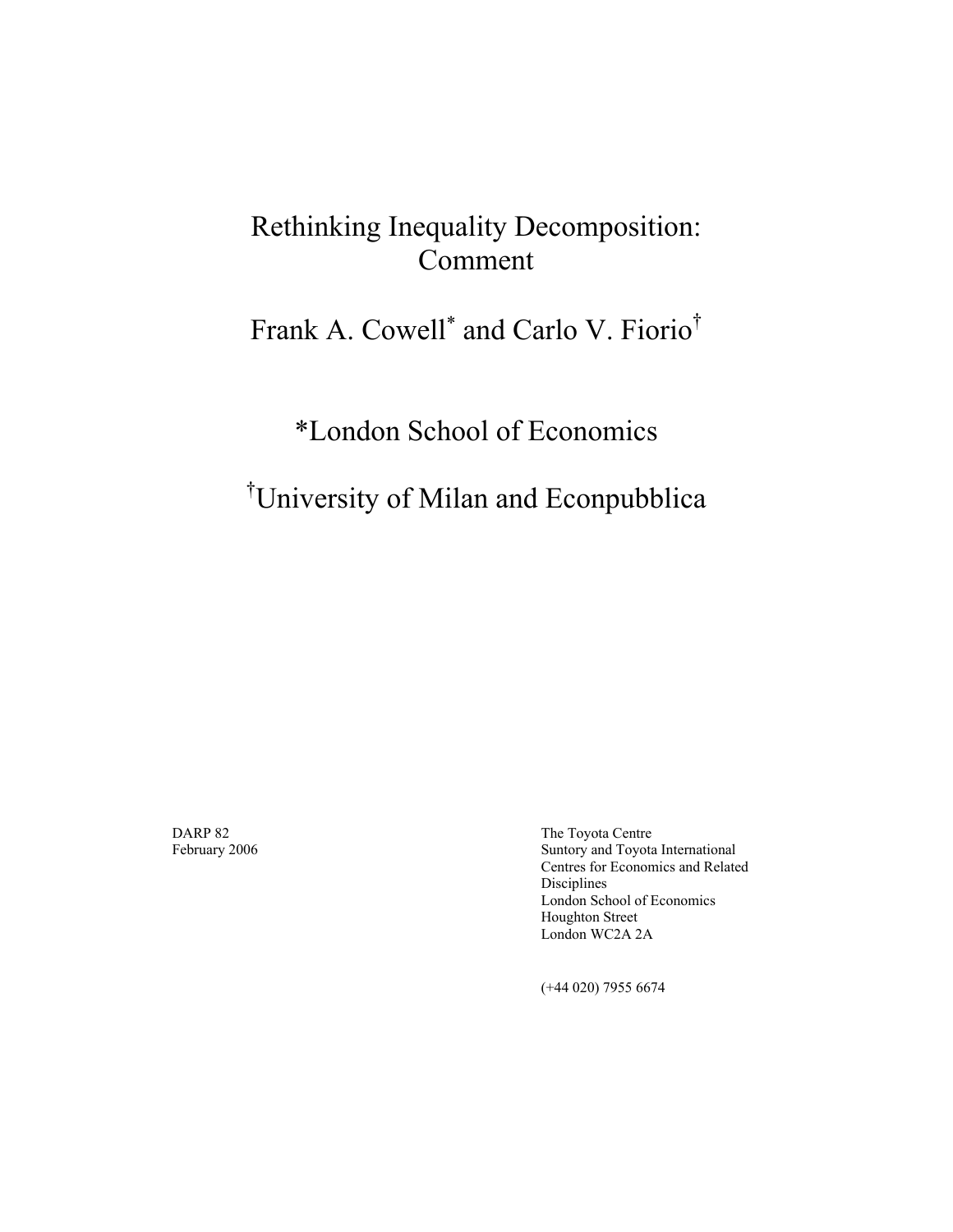#### **Distributional Analysis Research Programme**

The Distributional Analysis Research Programme was established in 1993 with funding from the Economic and Social Research Council. It is located within the Suntory and Toyota International Centres for Economics and Related Disciplines (STICERD) at the London School of Economics and Political Science. The programme is directed by Frank Cowell. The Discussion Paper series is available free of charge. To subscribe to the DARP paper series, or for further information on the work of the Programme, please contact our Research Secretary, Leila Alberici on:

Telephone: UK+20 7955 6674 Fax: UK+20 7955 6951 Email: l.alberici@lse.ac.uk Web site: http://sticerd.lse.ac.uk/DARP

**© Authors: Frank Cowell and Carlo Fiorio.** 

**All rights reserved. Short sections of text, not to exceed two paragraphs, may be quoted without explicit permission provided that full credit, including** © **notice, is given to the source.**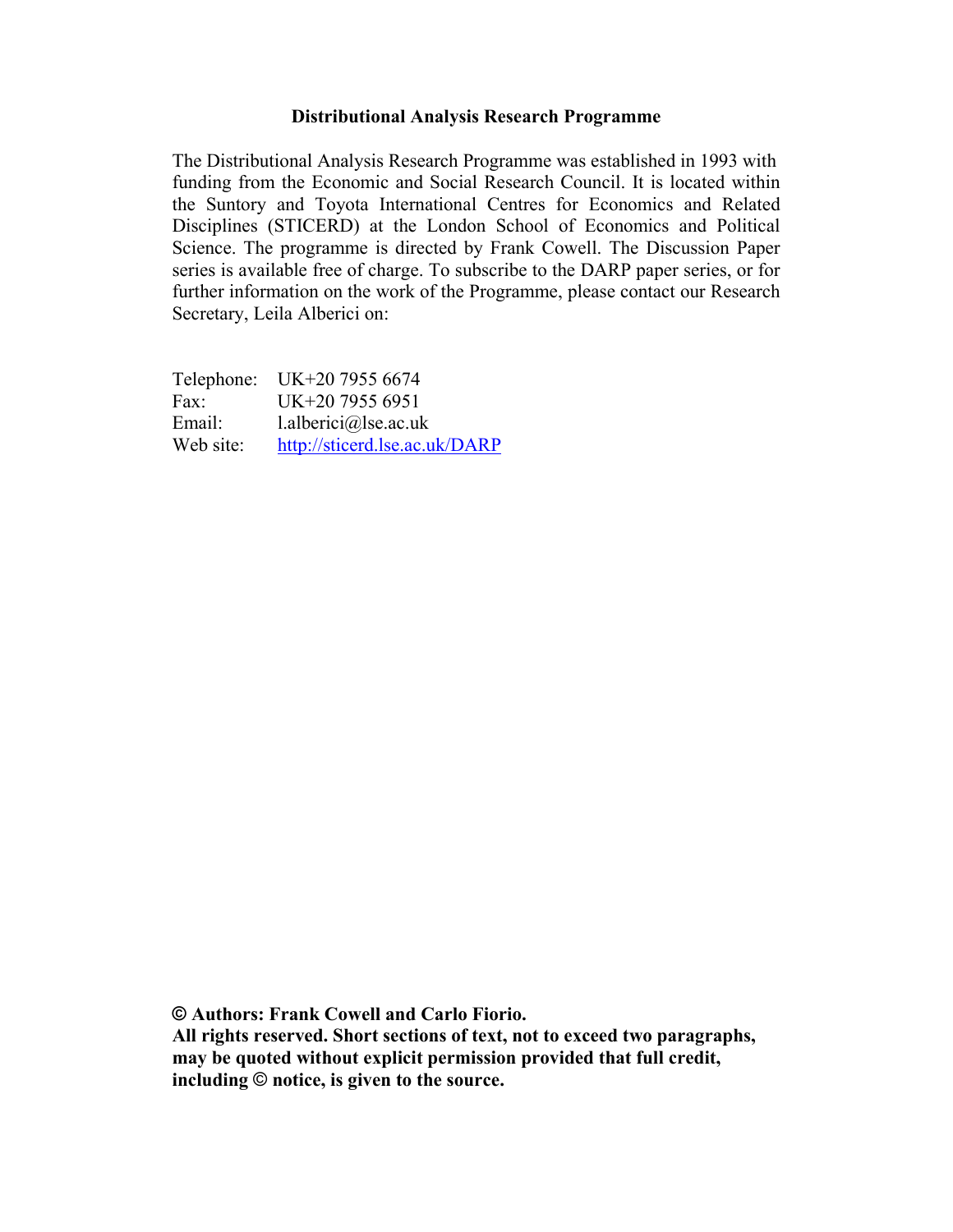# Rethinking Inequality Decomposition: Comment

Frank A. Cowell<sup>\*</sup> and Carlo V. Fiorio<sup>†</sup>

6th December 2005

Decomposition analysis of inequality is important for understanding the main determinants of inequality and for policy analysis. The "traditional" approach to the subject was based purely on the analysis of the mathematical properties of inequality indices and is open to the criticism that the formal requirements for exact decomposition are perhaps too demanding for some practical applications. Recent applied work has reawakened interest in inequality decomposition by focusing on the use of regression-based approaches to avoid some of the restrictions of the traditional methods.

Morduch and Sicular (2002) have suggested a specific regression-based method for decomposing inequality. They claim that their method possesses three main advantages: (a) it yields an exact allocation of contributions to the identified variables, (b) it is general, in that it can be employed with a variety of inequality indices and decomposition rules, (c) it is associated with a simple procedure for deriving standard errors and confidence intervals for estimated components of inequality. In this comment we argue that these points are not

London School of Economics and STICERD. Address: Houghton Street, London WC2A 2AE, UK. email: f.cowell@lse.ac.uk

<sup>&</sup>lt;sup>†</sup>University of Milan and Econpubblica. Address: DEAS, via Conservatorio, 7. 20133 Milan, Italy. email: carlo.fiorio@unimi.it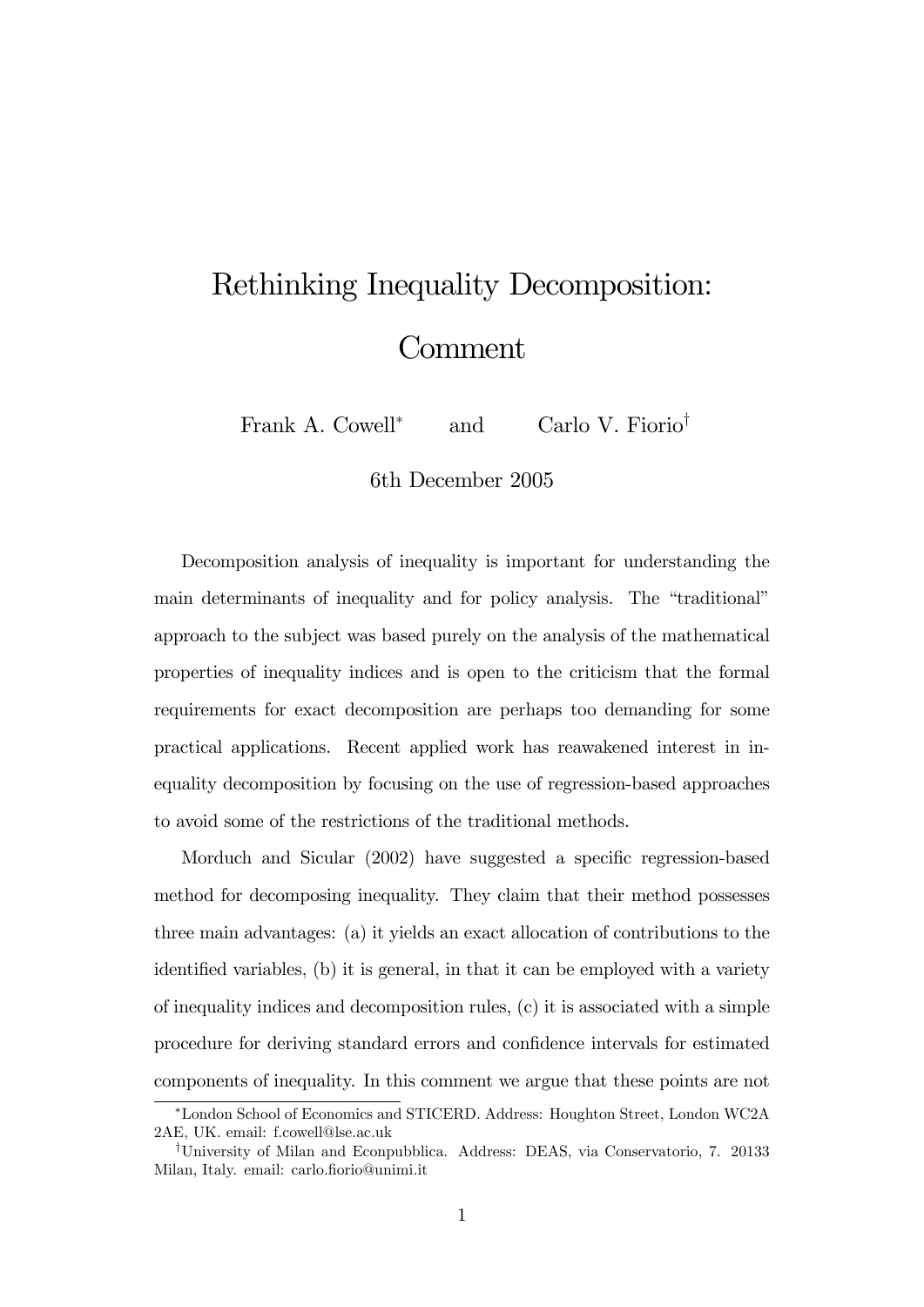convincing and, in some respects, wrong. We first summarize the approach taken by Morduch and Sicular (2002) to introduce the regression-based methodology for inequality decomposition; we then examine the three main claims in detail.

## 1 The Morduch and Sicular (2002) decomposition method

Morduch and Sicular  $(2002)$  focus on "natural decomposition rules" for inequality decomposition, which pertain to inequality indices that can be written as a weighted sum of incomes (Shorrocks, 1982):

$$
I(\mathbf{y}) = \sum_{i=1}^{n} a_i(\mathbf{y}) y_i
$$
 (1)

where  $y_i$  is the income of person i, n is the number of persons in the population,  $\mathbf{y} := (y_1, ..., y_n)$ , and  $a_i(\mathbf{y})$  is a weighting factor. If each  $y_i$  is the sum of component incomes  $y_i^k$  coming from K different sources (such as pension, employment income, transfers and so on)

$$
y_i = \sum_{k=1}^K y_i^k
$$

then the proportional contribution of source  $k$  to overall inequality can be defined as

$$
s^{k} := \frac{\sum_{i=1}^{n} a_{i}(\mathbf{y})y_{i}^{k}}{I(\mathbf{y})}
$$
(2)

In the regression-based inequality decomposition proposed by Morduch and Sicular (2002), primary attention is given to the data generating process that led to a particular distribution of income, as in Oaxaca (1973) and Blinder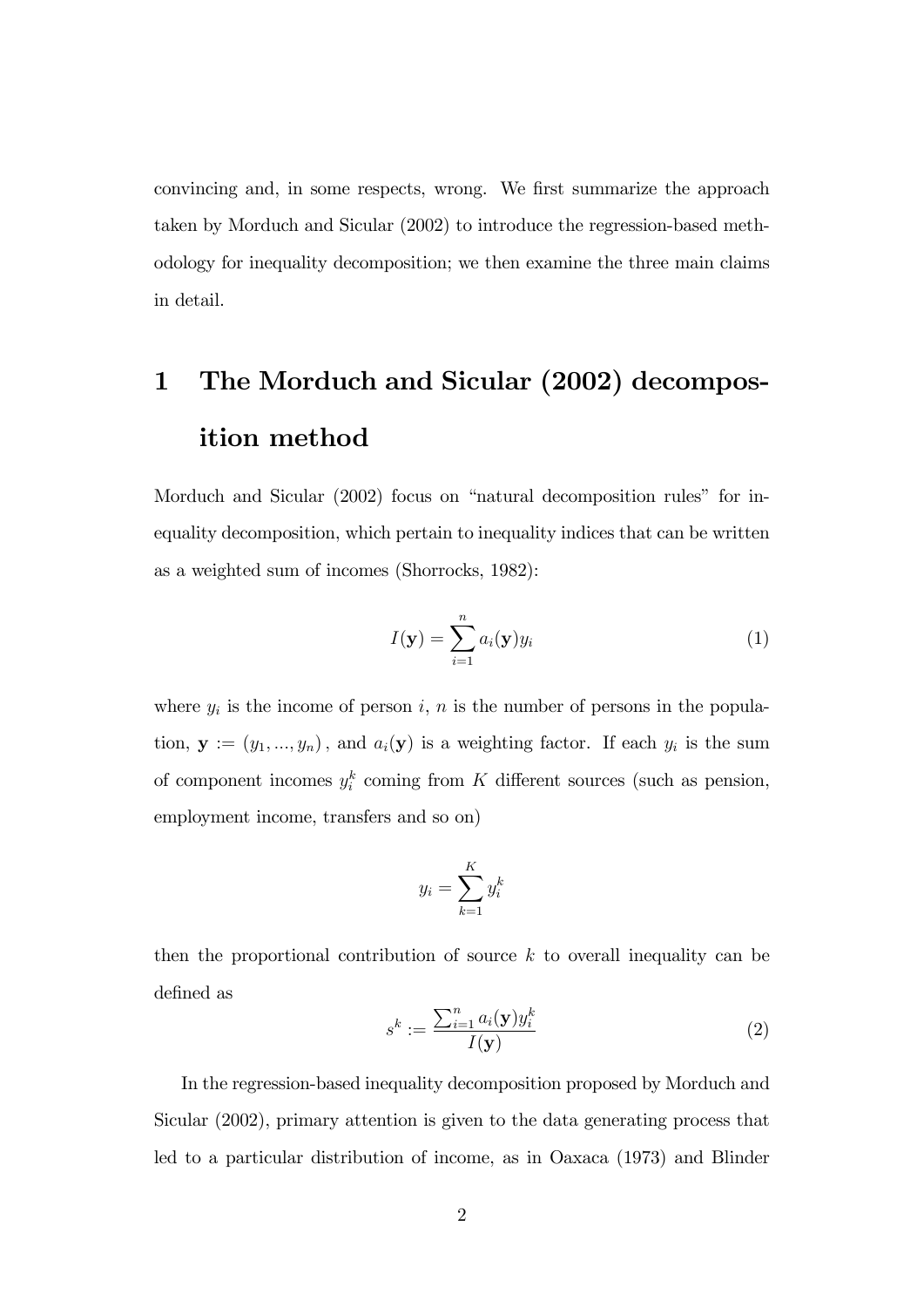(1973). Assuming that the income generating process is

$$
y = X\beta + \epsilon \tag{3}
$$

where **y** is an  $n \times 1$  vector, **X** is an  $n \times M$  matrix of individual and household characteristics (age, education, household size, residence, etc.),  $\beta$  is a  $M \times 1$ vector of coefficients and  $\epsilon$  is an  $n \times 1$  vector of residuals, a sample of observations  $\{y_i, x_i, i = 1, 2, \ldots n\}$  can be used to estimate the model. The vector  $\beta$  can be interpreted as the effect (or "price") of the independent variables on income. Using  $(3)$ , per capita income of household i is then represented as:

$$
y_i = \sum_{m=1}^{M} \widehat{\beta}_m x_i^m + \widehat{\epsilon}_i \tag{4}
$$

where  $\beta_m$  is the OLS coefficient estimate and  $\hat{\epsilon}_i$  is the OLS residual for household *i*. By analogy with  $(2)$ , shares attributable to the characteristic  $m = 1, ..., M$  take the form:

$$
s^{m} := \widehat{\beta}_{m} \left( \frac{\sum_{i=1}^{n} a_{i}(\mathbf{y}) x_{i}^{m}}{I(\mathbf{y})} \right)
$$
(5)

This decomposition might be applied to any inequality index that can be written as a weighted sum of incomes.

Let us now discuss the three main claims for this model.

### 2 Exactness

Morduch and Sicular (2002) state that "[this method] yields an exact allocation of contributions to the identified variables." In the traditional inequality decomposition literature a decomposition method is exact if it can express in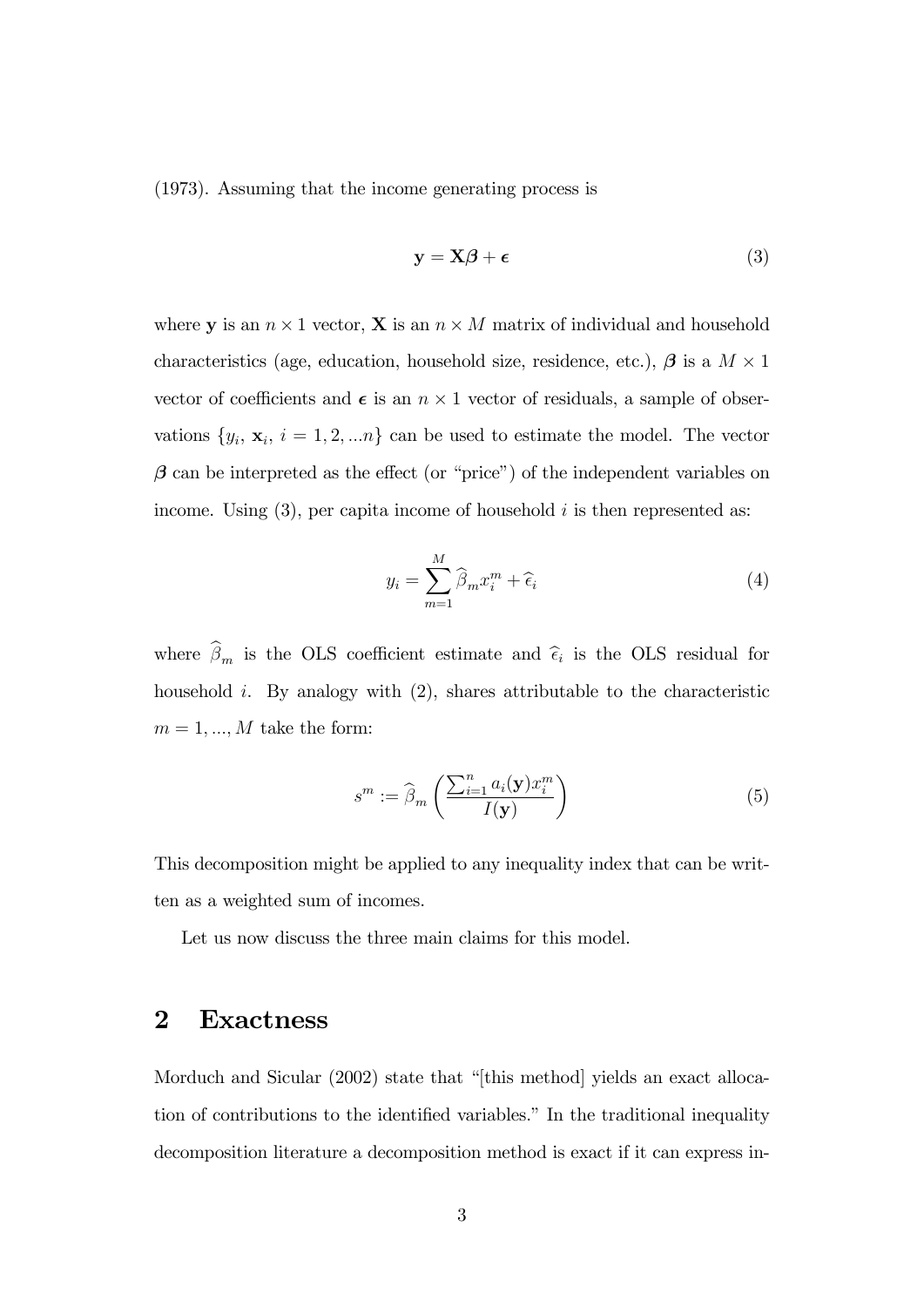equality as an additive function of incomes or income shares without residual. For instance, while all members of the class of Generalized Entropy indices are exactly decomposable, the Gini index is not: for arbitrary partitions of the population there will be a residual term that is difficult to interpret unambiguously (among many others, see Cowell, 1980; Shorrocks, 1980; Cowell and Kuga, 1981; Pyatt, 1976; Lambert and Aronson, 1993).

The method is an exact decomposition only of  $\hat{y}$ , not of y, which is of primary interest. In fact, as  $y = \hat{\beta}x + \hat{\epsilon}$ , the  $\hat{\epsilon}$  residual is always present, and the decomposition is clearly not exact. Moreover, as the application to Chinese data shows, in some cases the residual term accounts to a very large share of the inequality index: in two cases out of four (the Theil-T and the Alternative  $CV$ ) the decomposition leaves about 90% of total inequality unexplained!<sup>1</sup>

### 3 Generality

Morduch and Sicular  $(2002)$  consider that the method "is general in that it can be employed with different inequality indices and decomposition rules." Although it is true that one can run a regression with whatever random variable available, it is not true that any regression is a good model. In this case the dependent variable is a complex composite (per capita household income, where income comprises both labor and non-labor income) and it is estimated using a linear relationship of household characteristics. It is hardly surprising that the  $R^2$  of this regression is lower than 45% and that all inequality decompositions present very large residuals.

This method also reveals substantial variability across indices. For instance, while the net effect<sup>2</sup> of an additional year of education is to reduce per

<sup>&</sup>lt;sup>1</sup>See "Residual regression" line in Table 2, p.103.

<sup>&</sup>lt;sup>2</sup>The net effect of education is given by the sum of the effects of the variables *average*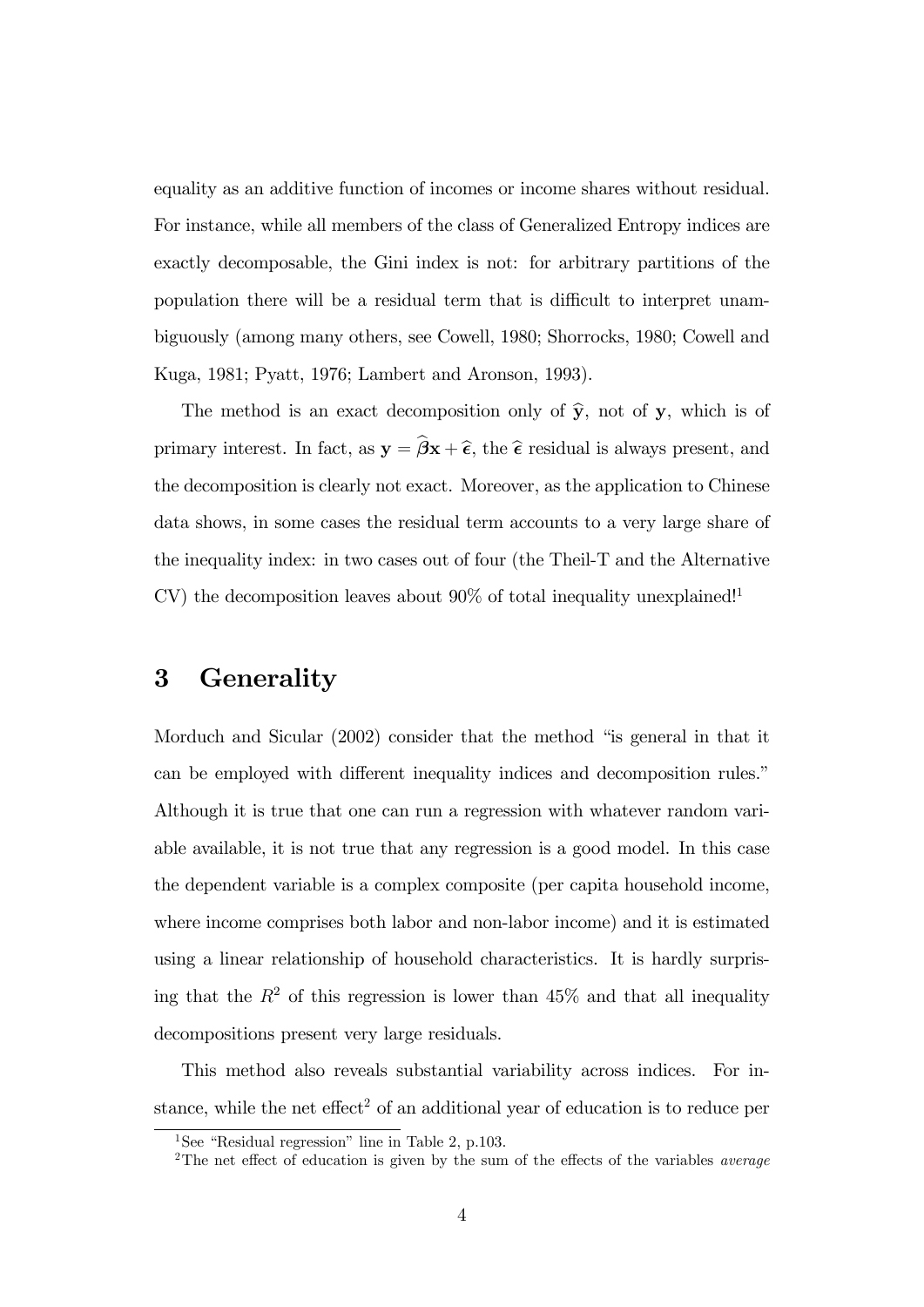capita household income inequality by about 50% using the Theil-T index, it increases it using the Gini index. Morduch and Sicular (2002) motivate the difference in outcome between the two indices pointing out the fact that the decomposition of the Gini index does not fulfill the Corollary of the Uniform Addition Property (CUAP), which states that if a component of total income (say, income type  $k$ ) is positive and equally-distributed its contribution to total income inequality,  $s^k$ , must be negative. However, it is not clear whether satisfaction of CUAP is a merit or not.

If it is a merit, and consequently the Theil-T should be preferred to the Gini index in this kind of empirical analysis, then it is difficult to be satisfied with a decomposition method, which leaves over 90% of inequality unexplained. Moreover, this property is not satisfied by the decomposition rule proposed by Shorrocks (1982), which is the unique one to be invariant to the choice of inequality measure. In fact, Shorrocks (1982) showed that the unique decomposition rule, invariant to the inequality index used, is:

$$
s^k := \frac{cov(\mathbf{y}^k, \mathbf{y})}{var(\mathbf{y})}
$$
(6)

where  $y^k = \{y_i^k, i = 1, \dots n\}$ . Factor contributions can be either positive or negative, depending on the factor providing a disequalizing or equalizing contribution. Using Shorrocks's rule (6) the contribution  $s<sup>k</sup>$  is negative only if there is a negative correlation between total income and income component  $k$ , as it is often the case for taxes or transfers. The suggested decomposition rule is then just one more in a large class of possible decomposition rules. However, unless valid reasons are provided for constraining the set of potential decomposition rules, preferably to the point where inequality index can

education of adults and education squared. The same approach is taken also by Fields (2003).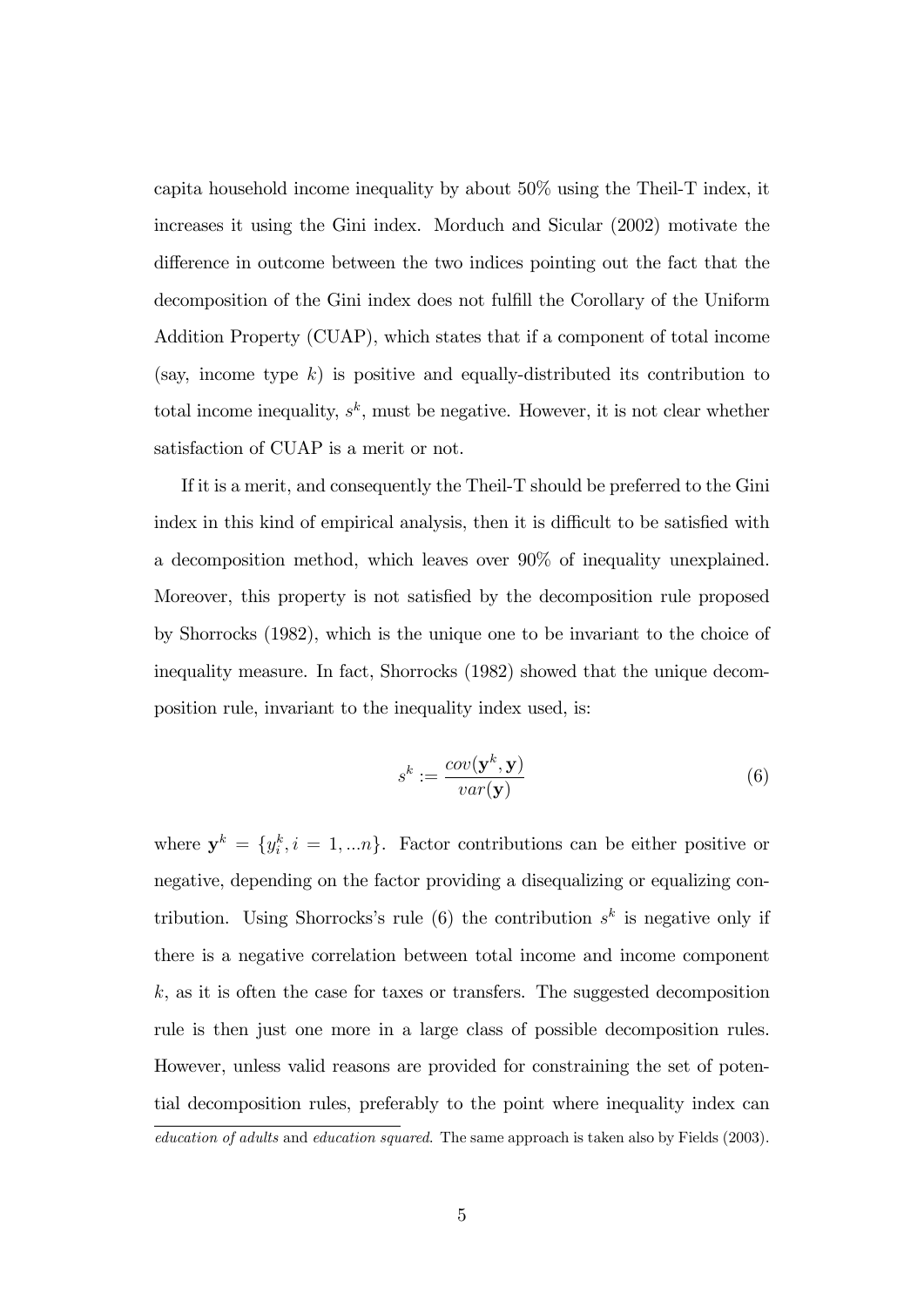be decomposed in only one way, "the inequality contribution assigned to any income source can vary arbitrarily, depending on the choice of decomposition rule. This turns the calculation of inequality contributions into a meaningless exercise..." (Shorrocks, 1983, p. 315).

Large residuals and highly variable results are most likely due to the inability of a single equation model to explain the complexity of per capita household income. A multiple equation income-generating model such as that of Bourguignon et al. (2001) or semi-parametric methods, such as that proposed by DiNardo et al. (1996), would be more successful although clearly more complex to implement.

#### 4 Estimation

Thirdly Morduch and Sicular (2002) consider that the method "is associated with a simple procedure for deriving standard errors and confidence intervals for the estimated components of inequality." Since the decomposition  $(5)$  is linear in the parameters, they claim that the standard error of  $s^k$ ,  $\sigma(s^k)$ , is easily estimated using the standard error of  $\beta_k$ ,  $\sigma(\beta_k)$ , which comes as an output in regression analysis:

$$
\sigma(s^m) = \sigma(\widehat{\beta}_m) \times \left(\frac{\sum a_i(\mathbf{y})x_i^m}{I(\mathbf{y})}\right) \tag{7}
$$

However, equation (7) would be correct if and only if  $(\sum a_i(\mathbf{y})x_i^m / I(\mathbf{y}))$  was not stochastic, which is clearly untrue (recall (3)). Hence, the correct standard error is:

$$
\sigma(s^m) = \sigma\left(\widehat{\beta}_m \frac{\sum_{i=1}^n a_i(\mathbf{y}) x_i^m}{I(\mathbf{y})}\right)
$$
\n(8)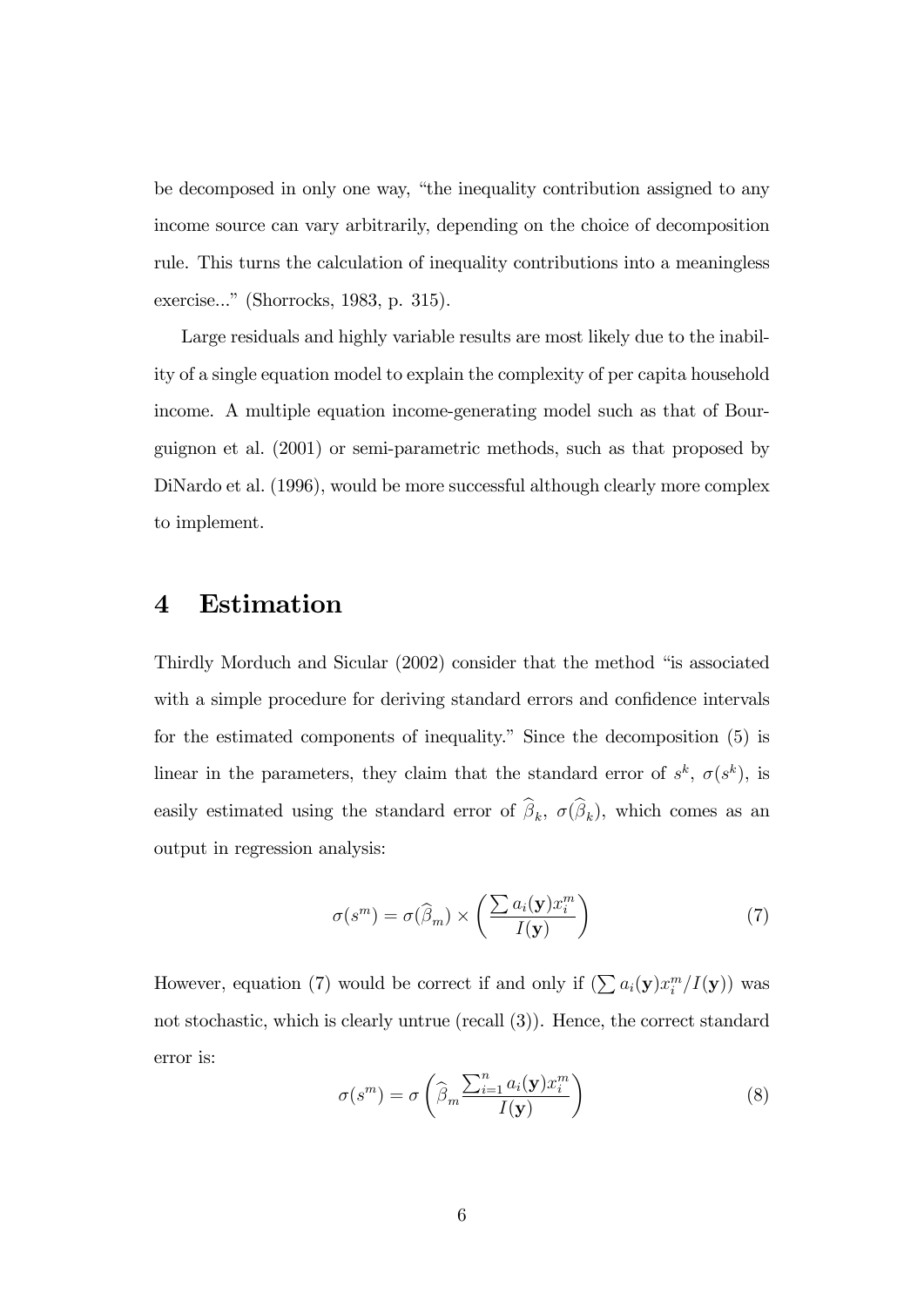which might be quite complicated to compute, as it requires the use of the bootstrap or non-trivial asymptotic distribution (see for example Cowell, 1989; Cowell and Flachaire, 2002).

### References

- Blinder, A. S. (1973). Wage discrimination: Reduced form and structural estimates. Journal of Human Resources,  $8(4):436-455$ .
- Bourguignon, F., Fournier, M., and Gurgand, M. (2001). Fast development with a stable income distribution: Taiwan, 1979-94. Review of Income and Wealth,  $47(2):139-163$ .
- Cowell, F. and Kuga, K. (1981). Additivity and the Entropy Concept: An Axiomatic Approach to Inequality Measurement. Journal of Economic Theory,  $25:131-143.$
- Cowell, F. A. (1980). On the structure of additive inequality measures. Review of Economic Studies,  $47:521-31$ .
- Cowell, F. A. (1989). Sampling variance and decomposable inequality measures. Journal of Econometrics,  $42(1):27-41$ .
- Cowell, F. A. and Flachaire, E. (2002). Sensitivity of inequality measures to extreme values. Distributional Analysis Discussion Paper, 60, STICERD, LSE.
- DiNardo, J., Fortin, N. M., and Lemieux, T. (1996). Labor Market Insititutions and the Distribution of Wages, 1973-1992: a Semiparametric Approach.  $Econometrica, 64:1001-1044.$